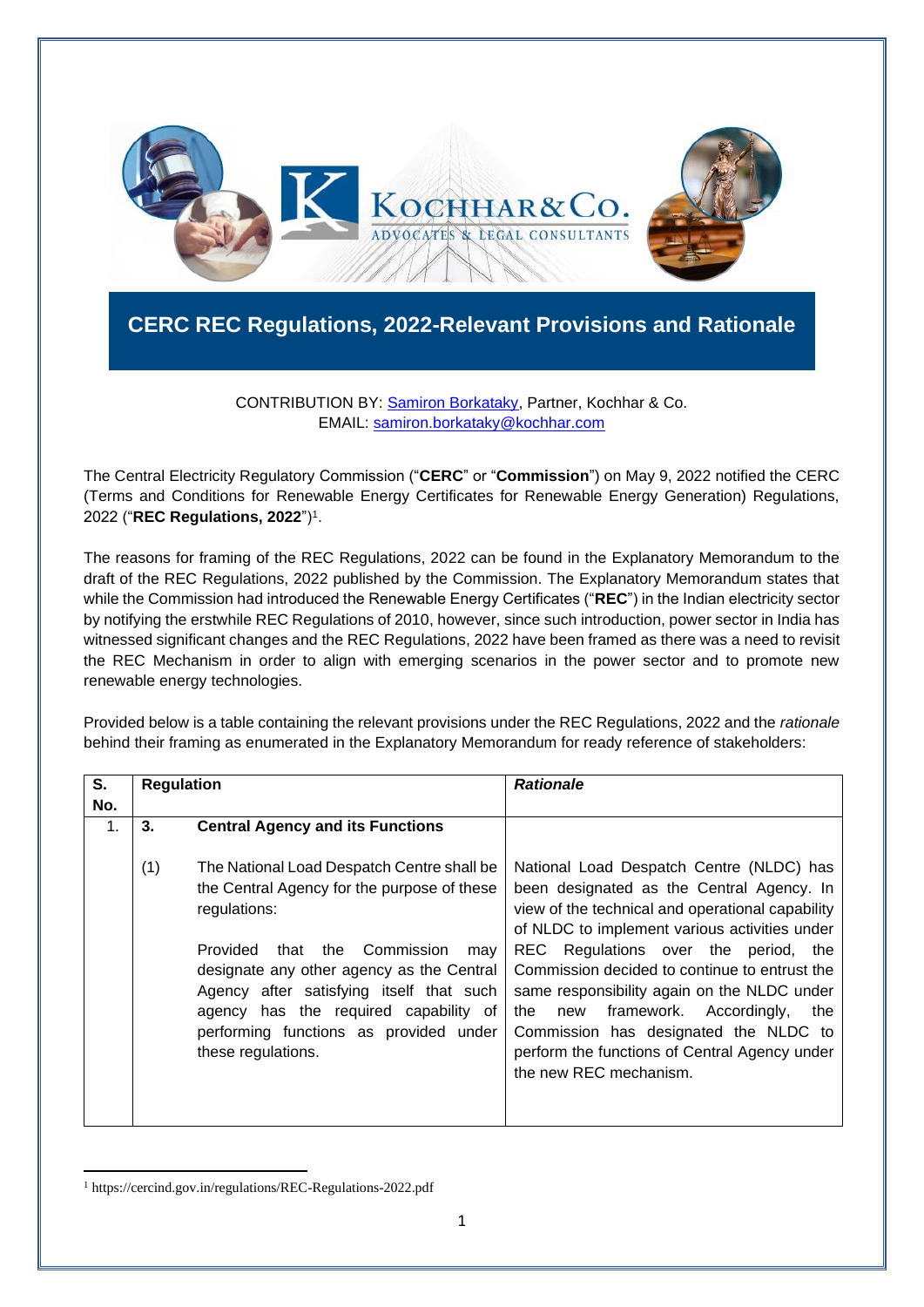|    | (2) | The functions of the Central Agency shall be                                          |                                                                                             |
|----|-----|---------------------------------------------------------------------------------------|---------------------------------------------------------------------------------------------|
|    |     | to:                                                                                   |                                                                                             |
|    |     | i.<br>undertake<br>registration of eligible<br>entities,                              |                                                                                             |
|    |     | ii.<br>develop a mechanism for accounting                                             |                                                                                             |
|    |     | of generation and sale in respect of                                                  |                                                                                             |
|    |     | Certificates;                                                                         |                                                                                             |
|    |     | iii.<br>undertake issuance of Certificates,                                           |                                                                                             |
|    |     | iv.<br>maintain and settle accounts<br>- in<br>respect of Certificates,               |                                                                                             |
|    |     | act as repository of transactions in<br>v.                                            |                                                                                             |
|    |     | Certificates,                                                                         |                                                                                             |
|    |     | maintain Registry of Certificates,<br>vi.                                             |                                                                                             |
|    |     | vii.<br>perform<br>such<br>other<br>functions                                         |                                                                                             |
|    |     | incidental to sub-clauses (i) to (vi) of                                              |                                                                                             |
|    |     | this clause,                                                                          |                                                                                             |
|    |     | viii.<br>and<br>undertake any other function that may<br>ix.                          |                                                                                             |
|    |     | be assigned by the Commission.                                                        |                                                                                             |
|    |     |                                                                                       |                                                                                             |
| 2. | 4.  | <b>Eligibility for Issuance of Certificates</b>                                       |                                                                                             |
|    |     |                                                                                       |                                                                                             |
|    | (1) | Following entities shall be eligible for                                              | Primary criteria for the entity to be eligible                                              |
|    |     | issuance of Certificates:                                                             | under REC mechanism are that the entity                                                     |
|    |     | (a) Renewable energy generating stations,<br>(b) Captive generating stations based on | should be engaged in generation of electricity<br>from approved RE sources and connected to |
|    |     | renewable energy sources,                                                             | the grid.                                                                                   |
|    |     | (c) Distribution licensees, and                                                       |                                                                                             |
|    |     | (d) Open access consumers                                                             |                                                                                             |
|    |     |                                                                                       |                                                                                             |
|    | (2) | A renewable energy generating station shall                                           | Tariff determined under Section 62 or Section                                               |
|    |     | be eligible for issuance of Certificates, if it<br>meets the following conditions:    | 63 of the Electricity Act, 2003 ("Act") for a                                               |
|    |     | (a) the tariff of such renewable energy                                               | renewable energy generating station takes into<br>account the cost of generation and risks  |
|    |     | generating station, for part or full                                                  | involved during the lifetime of the operation of                                            |
|    |     | capacity, has not been either determined                                              | renewable generation station. Further,<br>a                                                 |
|    |     | or adopted under section 62 or section                                                | distribution licensee procures electricity from                                             |
|    |     | 63 of the Act respectively, or the                                                    | RE<br>generating station whose tariff is                                                    |
|    |     | electricity generated is not sold directly                                            | determined or adopted under Section 62 or 63                                                |
|    |     | or through an electricity trader or in the                                            | for fulfilment of its renewable purchase                                                    |
|    |     | Power Exchange, for RPO compliance                                                    | obligation (RPO). Similarly, electricity procured                                           |
|    |     | by an obligated entity:                                                               | through existing green contracts in power<br>exchanges such as Green Day Ahead              |
|    |     | (b) such renewable energy generating<br>station has not availed any (i) waiver of     | Contracts or Green Term Ahead contracts etc.                                                |
|    |     | or concessional transmission charges or                                               | are meant for compliance of RPO. Allowing                                                   |
|    |     | (ii) waiver of or concessional wheeling                                               | such generation under REC mechanism would                                                   |
|    |     | charges.                                                                              | tantamount to double accounting of green                                                    |
|    |     |                                                                                       | attributes and hence need to be excluded.                                                   |
|    |     |                                                                                       | Accordingly, any sale of power used by                                                      |
|    |     |                                                                                       | obligated entities to fulfil RPO is not be eligible                                         |
|    |     |                                                                                       | for participation in REC mechanism.                                                         |
|    |     |                                                                                       |                                                                                             |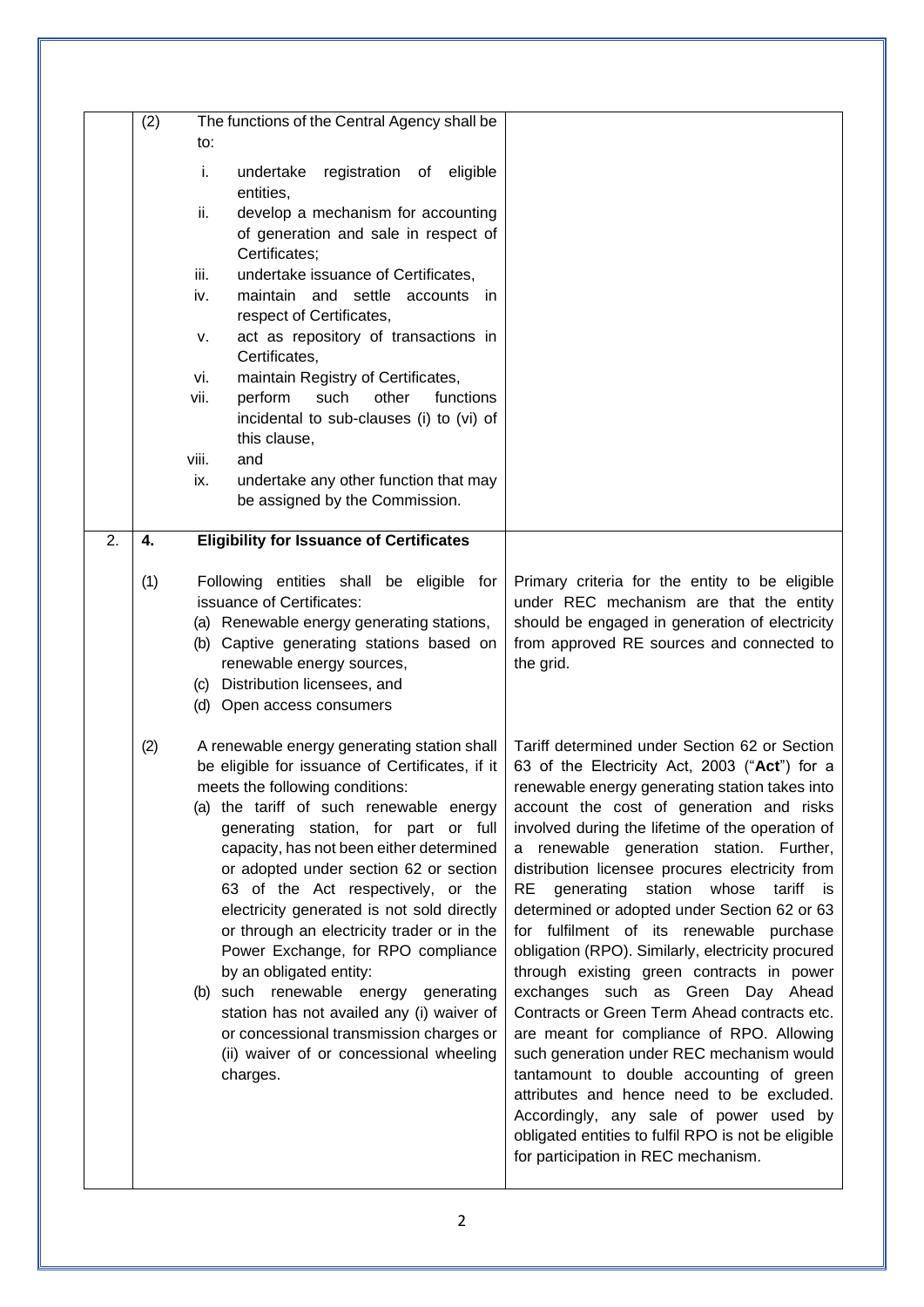|    | (3) | A captive generating station based on<br>renewable energy sources and meeting the<br>conditions as specified under clause (2) of<br>this Regulation in respect of renewable<br>energy generating station shall be eligible for<br>issuance of Certificates:<br>Provided that the Certificates issued to such<br>captive generating station to the extent of self-                                 | REC framework is a market driven approach<br>seeking to promote competition without any<br>concessional benefits, which have the potential<br>to skew the market. Accordingly, renewable<br>energy generating station should not have<br>availed any (i) waiver or concessional<br>transmission charges or (ii) waiver of or<br>concessional wheeling charges.<br>Under REC Regulations, 2022, all captive<br>generating stations<br>based on renewable<br>energy sources are allowed to participate in the<br>REC mechanism irrespective of its date of<br>commissioning subject to the condition that the<br>RECs issued up to self-consumption shall not<br>be eligible for sale but can be used only to<br>offset RPO of such CGSs. Primary purpose of<br>setting up renewable energy station by captive |
|----|-----|---------------------------------------------------------------------------------------------------------------------------------------------------------------------------------------------------------------------------------------------------------------------------------------------------------------------------------------------------------------------------------------------------|--------------------------------------------------------------------------------------------------------------------------------------------------------------------------------------------------------------------------------------------------------------------------------------------------------------------------------------------------------------------------------------------------------------------------------------------------------------------------------------------------------------------------------------------------------------------------------------------------------------------------------------------------------------------------------------------------------------------------------------------------------------------------------------------------------------|
|    |     | consumption, shall not be eligible for sale.                                                                                                                                                                                                                                                                                                                                                      | consumers is to fulfil its RPO. Such self-<br>consumption actually replaces the equivalent<br>procurement from the distribution licensee and<br>hence gets adequately compensated in terms<br>of saving on the tariff applicable for such<br>consumer category. Hence, the Certificates<br>issued to such captive generating stations to<br>the extent of self-consumption, shall not be<br>eligible for sale in the REC Market. For the<br>generation component which beyond the self-<br>consumption from such captive generating<br>stations, it could be treated like a sale to any<br>third party by any renewable generating station<br>and would hence be eligible for REC.                                                                                                                           |
|    | (4) | An obligated entity being a distribution<br>licensee or an open access consumer,<br>which purchases electricity from renewable<br>energy sources in excess of the renewable<br>purchase obligation as determined by the<br>concerned State Commission shall be<br>eligible for issuance of Certificates to the<br>extent of purchase of such excess electricity<br>from renewable energy sources. | Issuance of certificates to the distribution<br>companies is an inducement for procurement<br>of renewable energy beyond their renewable<br>purchase obligation. Any policy or regulatory<br>framework should have deterrents against non-<br>performance as well as incentives for better<br>performance. Further, the previous REC<br>allowed<br>Regulations<br>also<br>issuance<br>οf<br>Certificates to the distribution licensees to the<br>extent of purchase of excess electricity from<br>renewable energy sources beyond<br>their<br>renewable purchase obligation.                                                                                                                                                                                                                                 |
| 3. | 6.  | <b>Grant of Accreditation for Certificates</b>                                                                                                                                                                                                                                                                                                                                                    |                                                                                                                                                                                                                                                                                                                                                                                                                                                                                                                                                                                                                                                                                                                                                                                                              |
|    | (1) | Accreditation<br>the<br>eligible<br>entities<br>to<br>intra-State<br>transmission<br>connected<br>to<br>system shall be granted by the State Agency:                                                                                                                                                                                                                                              | Existing practice of granting the accreditation<br>by the State Agency designated by the State<br>Commission to the eligible entities connected<br>to intra-State transmission system has been                                                                                                                                                                                                                                                                                                                                                                                                                                                                                                                                                                                                               |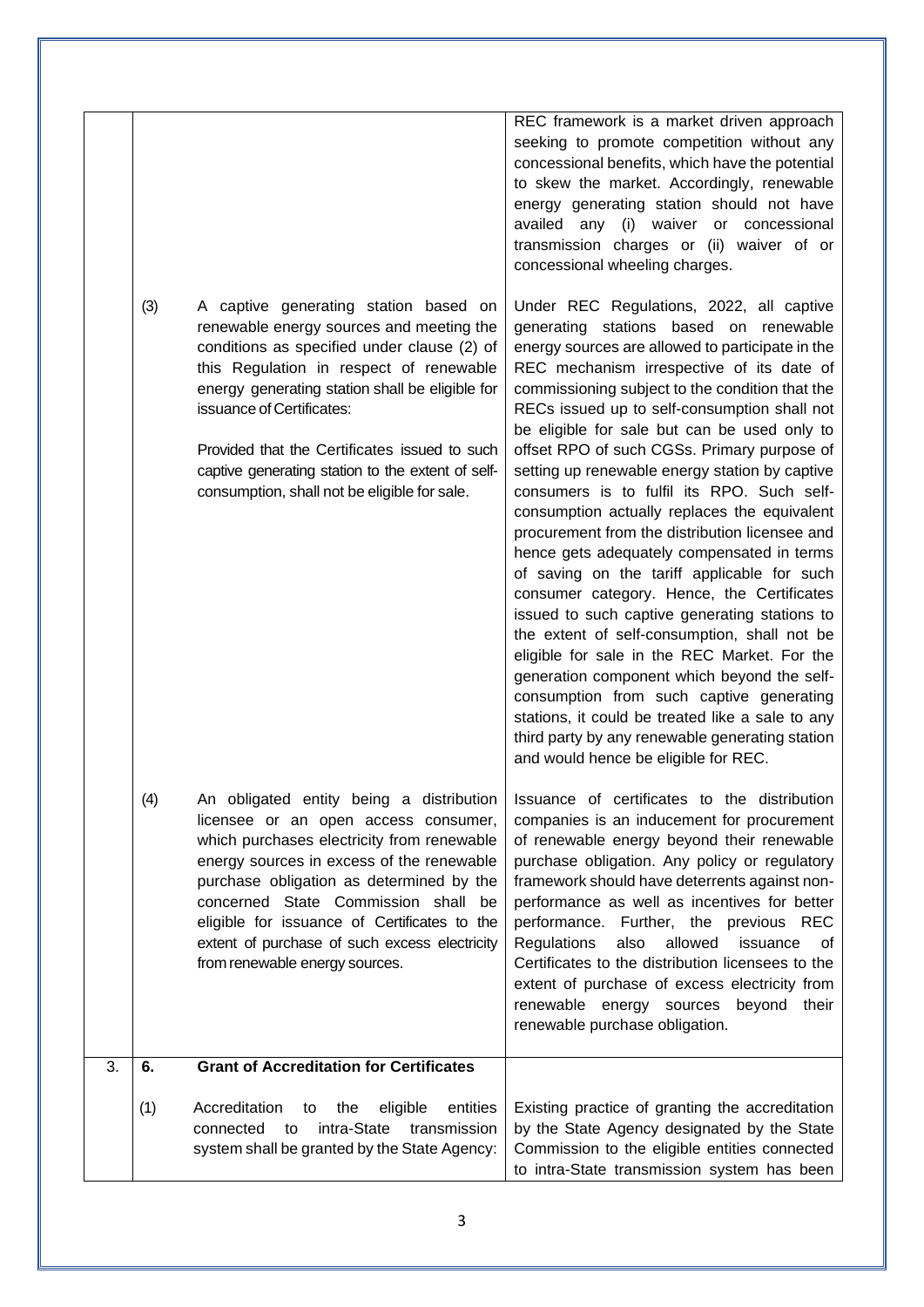|     | Provided that the eligible entities granted<br>accreditation prior to the date of coming into<br>force of these regulations shall be deemed<br>to have been granted accreditation under<br>these regulations till validity of their respective<br>accreditations.                                                                                                                                                                                                                                                                                                                                                                                                  | continued as per the specification by the State<br>Commission.                                                                                                                                                                                                                                                                                                                                                                                                                                                                                                                                                                                                                                                                                                                                                                                                                                                                                                                                                                                                                                                                                                                                                                                 |
|-----|--------------------------------------------------------------------------------------------------------------------------------------------------------------------------------------------------------------------------------------------------------------------------------------------------------------------------------------------------------------------------------------------------------------------------------------------------------------------------------------------------------------------------------------------------------------------------------------------------------------------------------------------------------------------|------------------------------------------------------------------------------------------------------------------------------------------------------------------------------------------------------------------------------------------------------------------------------------------------------------------------------------------------------------------------------------------------------------------------------------------------------------------------------------------------------------------------------------------------------------------------------------------------------------------------------------------------------------------------------------------------------------------------------------------------------------------------------------------------------------------------------------------------------------------------------------------------------------------------------------------------------------------------------------------------------------------------------------------------------------------------------------------------------------------------------------------------------------------------------------------------------------------------------------------------|
| (2) | Accreditation to the<br>eligible<br>entities<br>connected to the inter-State transmission<br>system shall be granted by the RLDC of the<br>region in which such eligible entities are<br>located, in accordance with the Procedure<br>for Accreditation to be issued by the Central<br>Agency as part of the Detailed Procedure:<br>Provided that the eligible entities granted<br>accreditations prior to the date of coming into<br>force of these regulations shall be deemed<br>to have been granted accreditations under<br>these regulations and their accreditations<br>shall remain valid till the date of validity of<br>their respective accreditations. | The previous REC Regulations issued by the<br>Commission<br>envisaged<br>accreditation<br>of<br>renewable projects at State level considering<br>the then prevailing market conditions of<br>renewable generating stations connected to<br>intra-State system. With maturity of renewable<br>energy market many renewable<br>energy<br>projects have been connected directly to inter-<br>State transmission system, and hence it is<br>necessary to make provision for accreditation<br>of such RE generating stations. Accordingly,<br>accreditation of eligible entities connected to<br>inter-State transmission system shall be<br>granted by the RLDC of the region in which<br>such eligible entities are located. The Central<br>Agency shall issue detailed procedure for<br>accreditation of such regional entities.<br>In order to address any regulatory uncertainty<br>to existing accredited projects, the entities<br>granted accreditation for Certificates under the<br>REC Regulations, 2010 shall be deemed to<br>been<br>accreditation<br>granted<br>for<br>have<br>Certificates under REC Regulations, 2022 and<br>their accreditation shall remain valid till the date<br>of validity of their respective accreditation. |
| (3) | The eligible entities that have been granted<br>accreditations, referred to in clause (2) of<br>this Regulation, which have undergone a<br>change in name or change in legal status<br>after the grant of accreditation, shall inform,<br>along with relevant documents from the<br>appropriate authority such as Registrar of<br>Companies or National Company Law<br>Tribunal or any other Court, to the<br>concerned RLDC which<br>shall,<br>upon<br>verification of documents, update such<br>change in its records within 30 days from<br>the date of such information and inform the<br>same to the Central Agency.                                          | The Commission dealt with various petitions<br>with regard to the processes involved in<br>change in name or change in legal status of the<br>entities. In order to bring clarity and simplify the<br>process in this regard, the Commission has<br>eligible<br>proposed that upon<br>the<br>entity<br>connected to Inter-state transmission system<br>informing about its change in name or change<br>in legal status with relevant documents from<br>appropriate authorities (viz., Registrar of<br>Companies or National Company Law Tribunal<br>or any other Court), the RLDC shall update<br>such change in records within 30 days. This will<br>standardization<br>bring<br>required<br>and<br>simplification in transferring the benefits by<br>virtue of the approval granted by the competent<br>authority and all consequences flowing from<br>the Scheme of Arrangement, under the                                                                                                                                                                                                                                                                                                                                                  |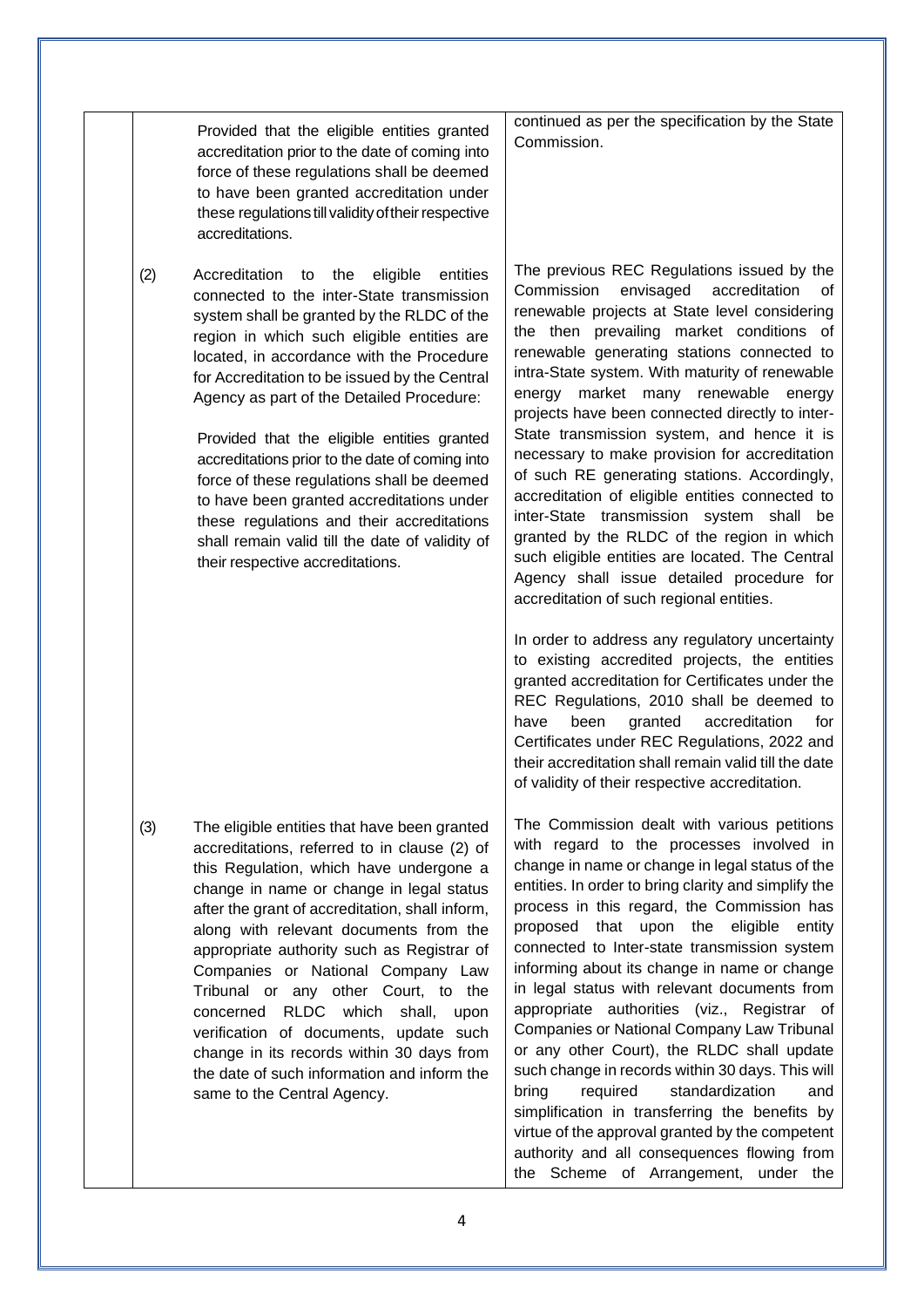|    |     |                                                                                                                                                                                                                                                                                                                                                                                                                                                                                                             | Company Law, including transfer of assets and<br>liabilities.                                                                                                                                                                                                                                                                                                                                      |
|----|-----|-------------------------------------------------------------------------------------------------------------------------------------------------------------------------------------------------------------------------------------------------------------------------------------------------------------------------------------------------------------------------------------------------------------------------------------------------------------------------------------------------------------|----------------------------------------------------------------------------------------------------------------------------------------------------------------------------------------------------------------------------------------------------------------------------------------------------------------------------------------------------------------------------------------------------|
|    | (4) | Notwithstanding the provisions contained in<br>clauses (1) and (2) of this Regulation, a<br>distribution licensee or an open access<br>satisfying<br>the<br>eligibility<br>consumer<br>conditions specified in clause (4) of<br>Regulation 4 of these regulations, shall<br>deemed to have been accredited for grant<br>of registration under these regulations.                                                                                                                                            |                                                                                                                                                                                                                                                                                                                                                                                                    |
| 4. | 8.  | <b>Grant of Registration for Certificates</b>                                                                                                                                                                                                                                                                                                                                                                                                                                                               |                                                                                                                                                                                                                                                                                                                                                                                                    |
|    | (1) | An eligible entity which has been granted<br>accreditation or deemed to have been<br>accreditation<br>under<br>granted<br>these<br>regulations, shall be eligible for grant of<br>registration by the Central Agency in<br>accordance with the Procedure for<br>Registration for Certificate to be issued by<br>the Central Agency as part of the Detailed<br>Procedure:                                                                                                                                    | The provision of Registration of eligible entities<br>by the Central Agency after grant of<br>accreditation either by State Agency or RLDC<br>has been continued.                                                                                                                                                                                                                                  |
|    |     | Provided<br>that<br>the<br>entities<br>granted<br>registration under the REC Regulations,<br>2010 shall be deemed to have been granted<br>registration under these regulations.                                                                                                                                                                                                                                                                                                                             | Further, to bring regulatory certainty to entities<br>which are already registered under the<br>previous REC Regulations, it has been<br>that such entities<br>would<br>provided<br>be<br>considered to have deemed registration.                                                                                                                                                                  |
|    | (2) | The registration granted in terms of these<br>regulations shall be valid for twenty five<br>years from the date of registration:                                                                                                                                                                                                                                                                                                                                                                            |                                                                                                                                                                                                                                                                                                                                                                                                    |
|    |     | Provided that the registration granted under<br>the REC Regulations, 2010 and deemed to<br>have been granted registration under these<br>regulations shall be valid for a period of<br>twenty five years from the date of deemed<br>registration.                                                                                                                                                                                                                                                           |                                                                                                                                                                                                                                                                                                                                                                                                    |
|    | (3) | The<br>entities<br>having<br>granted<br>been<br>registration which have undergone change<br>in name or change in legal status after the<br>grant of registration, shall inform, along with<br>relevant documents from the appropriate<br>authority such as Registrar of Companies<br>or National Company Law Tribunal or any<br>other Court, to the Central Agency which<br>shall, upon verification of documents<br>update such change in its records within 30<br>days from the date of such application. | As in case of Accreditation, the REC<br>Regulations, 2022 provides that upon the<br>eligible entity informing about its change in<br>name or change in legal status with relevant<br>documents from appropriate authorities (viz.,<br>Registrar of Companies or National Company<br>Law Tribunal or any other Court), the Central<br>Agency shall update such change in records<br>within 30 days. |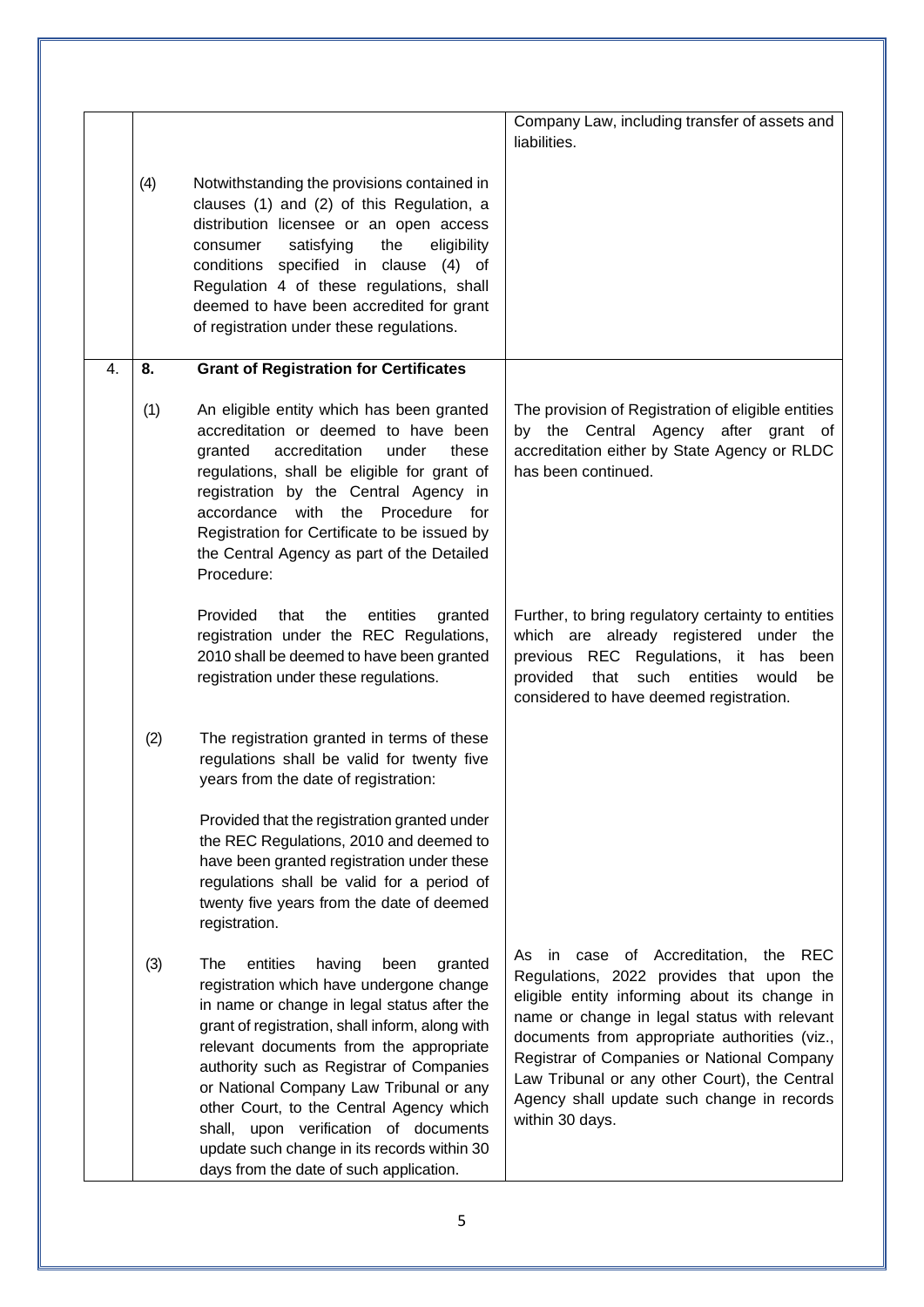| 5. | 10. | <b>Issuance of Certificates</b>                                                                                                                                                                                                                                                                                                                                                                                                                                                  |                                                                                                                                                                                                                                               |
|----|-----|----------------------------------------------------------------------------------------------------------------------------------------------------------------------------------------------------------------------------------------------------------------------------------------------------------------------------------------------------------------------------------------------------------------------------------------------------------------------------------|-----------------------------------------------------------------------------------------------------------------------------------------------------------------------------------------------------------------------------------------------|
|    | (1) | An eligible entity which has been granted<br>registration or deemed to have been<br>granted registration may apply for issuance<br>of Certificates, to the Central Agency in<br>accordance with the Procedure of Issuance<br>of Certificate to be issued by the Central<br>Agency as part of the Detailed Procedure.                                                                                                                                                             | The Regulations have continued with the<br>existing provision of making application before<br>the Central Agency for issuance of certificates.                                                                                                |
|    | (2) | Application for issuance of Certificates shall<br>be made by an eligible entity being a<br>renewable energy generating station or a<br>captive generating station based on<br>renewable energy sources, to the Central<br>Agency within six months from the<br>corresponding generation by the eligible<br>entity:                                                                                                                                                               |                                                                                                                                                                                                                                               |
|    |     | Provided that no Certificate shall be issued<br>in case the application is made beyond the<br>of<br>six<br>months<br>from<br>period<br>the<br>corresponding generation.                                                                                                                                                                                                                                                                                                          | The timelines for making an application would<br>have to be followed strictly in order to expedite<br>the process of issuance and any delay in such<br>application will lead to non-issuance of<br>Certificates for the corresponding period. |
|    | (3) | Application for issuance of Certificates shall<br>be made by an eligible entity being a<br>distribution licensee or an open access<br>consumer within three months from the end<br>of a financial year, along with a copy of<br>certification from the concerned State<br>Commission about purchase of electricity<br>from renewable energy sources in excess<br>of the renewable purchase obligations as<br>determined<br>by<br>the<br>concerned<br><b>State</b><br>Commission: |                                                                                                                                                                                                                                               |
|    |     | Provided that no Certificate shall be issued<br>in case the application is made beyond the<br>period of three months from the end of the<br>financial year.                                                                                                                                                                                                                                                                                                                      |                                                                                                                                                                                                                                               |
|    | (4) | The Central Agency shall, within fifteen<br>days from the date of receipt of complete<br>application for issuance of Certificates from<br>an eligible entity, issue Certificates or reject<br>the application recording the reasons for<br>such rejection and intimate the same to the<br>concerned entity.                                                                                                                                                                      |                                                                                                                                                                                                                                               |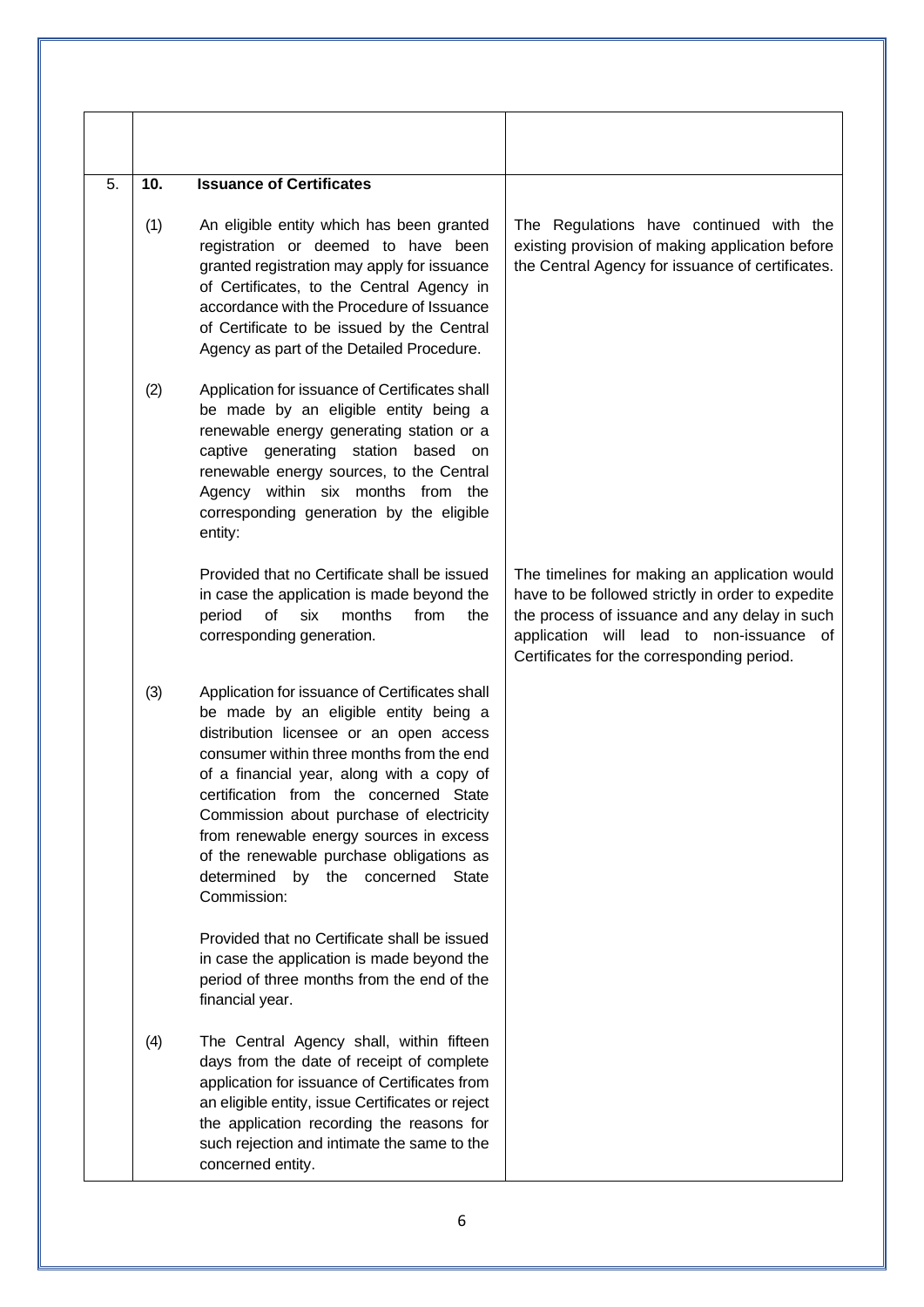|    | (5) | The Certificates shall be issued to the<br>eligible entity being a renewable energy<br>generating station or a captive generating<br>station based on renewable energy<br>sources, on the basis of the electricity<br>generated and injected into the grid or<br>deemed to be injected in case of self-<br>consumption by the eligible captive<br>generating station based on renewable<br>energy sources and duly accounted in the<br><b>Energy Accounting System:</b> |                                                                                                                                                                                                                                                                                                         |
|----|-----|-------------------------------------------------------------------------------------------------------------------------------------------------------------------------------------------------------------------------------------------------------------------------------------------------------------------------------------------------------------------------------------------------------------------------------------------------------------------------|---------------------------------------------------------------------------------------------------------------------------------------------------------------------------------------------------------------------------------------------------------------------------------------------------------|
|    |     | as per the Grid Code or the State Grid<br>i.<br>Code, as the case may be, or                                                                                                                                                                                                                                                                                                                                                                                            |                                                                                                                                                                                                                                                                                                         |
|    | (6) | ii.<br>based on written communication of<br>distribution licensee to the concerned<br>State Load Despatch Centre or<br>Regional Load Despatch Centre with<br>regard to the energy input by the<br>renewable energy generating station<br>and captive generating station based<br>on renewable energy sources which<br>are not covered under the existing<br>scheduling and despatch procedures.<br>The entities granted registration or deemed                          | In order to bring certainty in issuance of                                                                                                                                                                                                                                                              |
|    |     | to have been granted registration under<br>these regulations shall be eligible for<br>issuance of Certificates for the validity<br>period of their registration.                                                                                                                                                                                                                                                                                                        | Certificates for the eligible entity, the REC<br>Regulations, 2022 provide that eligible entities<br>granted registration or deemed to have granted<br>registration under the REC Regulations, 2022<br>would be eligible for issuance of Certificates for<br>the validity period of their Registration. |
| 6. | 11. | <b>Exchange and Redemption of Certificates</b>                                                                                                                                                                                                                                                                                                                                                                                                                          |                                                                                                                                                                                                                                                                                                         |
|    | (1) | The Central Agency shall maintain a<br>Registry of Certificates.                                                                                                                                                                                                                                                                                                                                                                                                        |                                                                                                                                                                                                                                                                                                         |
|    | (2) | The Certificates shall be exchanged<br>through power exchanges or through<br>electricity traders in such periodicity as may<br>be stipulated by the Central Agency in the<br>Detailed Procedure.                                                                                                                                                                                                                                                                        | Previously, transactions of Certificates have<br>been mandated only through the Power<br>Exchanges which was considered necessary at<br>that time for ensuring transparency, accounting<br>and monitoring. However, over the period, the<br>monitoring and compliance mechanism for                     |
|    | (3) | Power Exchange(s) shall seek<br>The<br>approval of the Commission, as may be<br>required under the Central Electricity<br>Regulatory Commission (Power Market)<br>Regulations, 2021, to the respective                                                                                                                                                                                                                                                                  | both power exchanges and traders have<br>evolved in so far as the energy trade is<br>concerned. It is also felt that transaction of<br>RECs through traders would provide an<br>opportunity to the investors to secure their<br>revenue on a longer-term time horizon and in                            |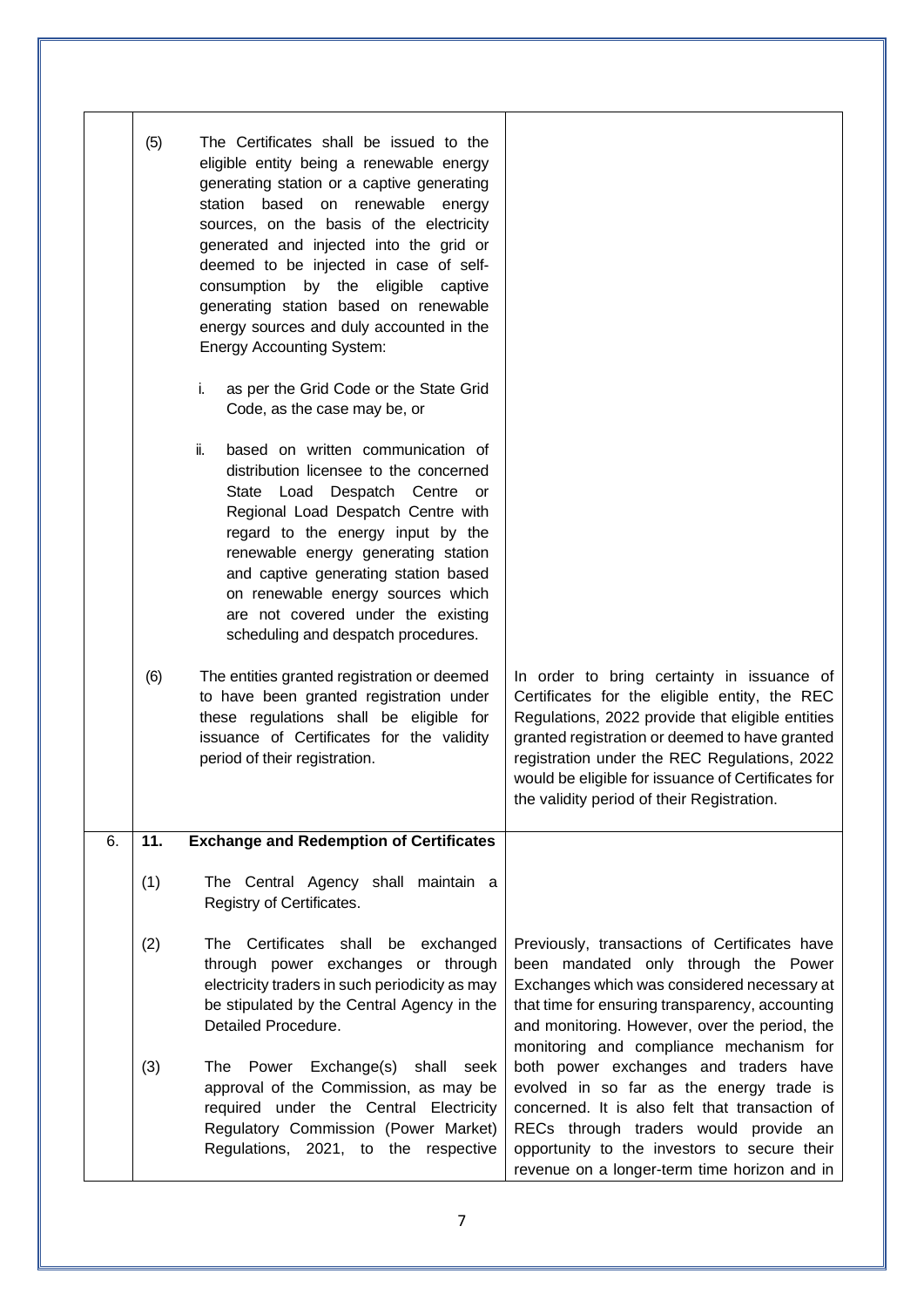|     | Bylaws and Rules for exchange<br>of<br>Certificates in the Power Exchange(s).                                                                                                                                                                                                                                                                                                                                                                                                                                                                                                                                                                                                                                                                                                                                                                                                                                                                                                                                  | turn will mitigate their risks.<br>Hence, the<br>allowed transaction of<br>Commission has<br>Certificates through power exchanges as well<br>as traders.                                                                                                                                                                                             |
|-----|----------------------------------------------------------------------------------------------------------------------------------------------------------------------------------------------------------------------------------------------------------------------------------------------------------------------------------------------------------------------------------------------------------------------------------------------------------------------------------------------------------------------------------------------------------------------------------------------------------------------------------------------------------------------------------------------------------------------------------------------------------------------------------------------------------------------------------------------------------------------------------------------------------------------------------------------------------------------------------------------------------------|------------------------------------------------------------------------------------------------------------------------------------------------------------------------------------------------------------------------------------------------------------------------------------------------------------------------------------------------------|
| (4) | Exchange of Certificates through electricity<br>traders shall be subject to the following:<br>The eligible entities shall inform, in<br>a)<br>advance, to the Central Agency about<br>the number of Certificates intended to<br>be sold through electricity traders;<br>The Central Agency shall block such<br>b)<br>number of Certificates in the Registry as<br>informed by the eligible entities in terms<br>of sub-clause (a) of this clause;<br>The Certificates blocked under sub-<br>C)<br>clause (b) of this clause shall not be<br>allowed to be exchanged through Power<br>Exchange(s);<br>The electricity traders shall intimate to<br>d)<br>the Central Agency consequent upon<br>sale of the Certificates blocked under<br>sub-clause (b) of this clause;<br>The trading margin for exchange of<br>e)<br>Certificates through electricity traders<br>shall be governed by the Trading<br>Licence Regulations, 2020, treating one<br>Certificate representing one Megawatt<br>hour of electricity. | Considering the importance to put in place a<br>robust framework to ensure transparency and<br>probity of transactions to safeguard the interest<br>of stakeholders against any kind of abuse of the<br>processes, sub-clause (4) has been inserted to<br>Regulation 11 which is to be followed for<br>transactions of Certificates through traders. |
| (5) | The Certificates once exchanged through<br>Power Exchange(s) or through electricity<br>traders and used for compliance of RPO by<br>shall<br>the<br>obligated<br>entities,<br>stand<br>redeemed.                                                                                                                                                                                                                                                                                                                                                                                                                                                                                                                                                                                                                                                                                                                                                                                                               |                                                                                                                                                                                                                                                                                                                                                      |
| (6) | Upon redemption, the Central Agency shall<br>extinguish the said Certificates from the<br>Registry and update its records.                                                                                                                                                                                                                                                                                                                                                                                                                                                                                                                                                                                                                                                                                                                                                                                                                                                                                     |                                                                                                                                                                                                                                                                                                                                                      |
| (7) | Certificates<br>The<br>issued<br>captive<br>to<br>generating stations based on renewable<br>energy sources to the extent of self-<br>consumption shall stand redeemed on<br>compliance of RPO:                                                                                                                                                                                                                                                                                                                                                                                                                                                                                                                                                                                                                                                                                                                                                                                                                 |                                                                                                                                                                                                                                                                                                                                                      |
|     | Provided that the State Agency shall inform<br>the Central Agency about such redemption<br>of Certificates, upon which the Central<br>Agency shall extinguish such Certificates<br>and update its records.                                                                                                                                                                                                                                                                                                                                                                                                                                                                                                                                                                                                                                                                                                                                                                                                     |                                                                                                                                                                                                                                                                                                                                                      |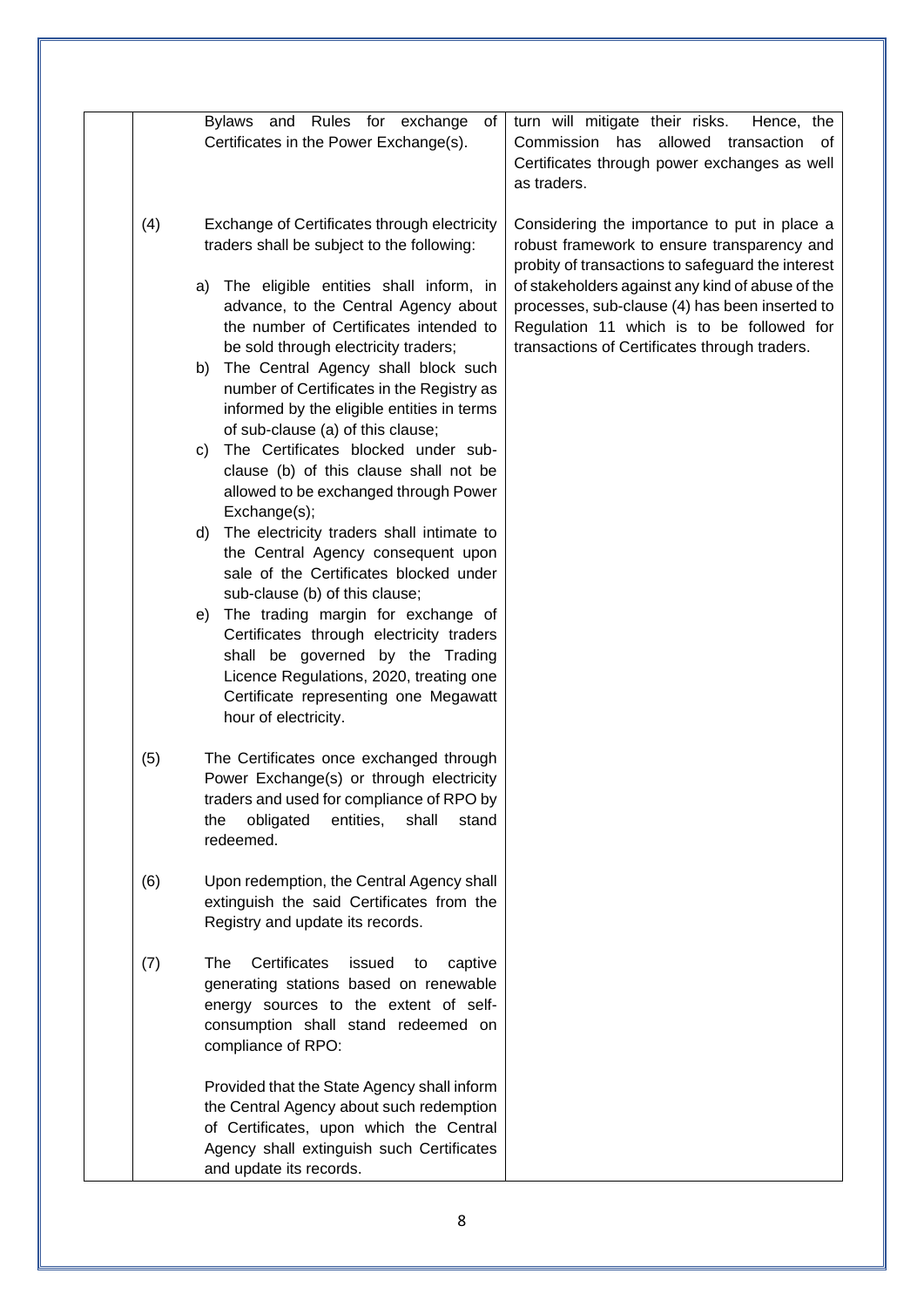| 7.<br>(1) | 12.<br><b>Denomination of Certificate</b><br>Each Certificate issued under these<br>regulations shall represent one Megawatt<br>hour of electricity generated from renewable<br>energy sources and injected or deemed to be<br>injected (in case of self-consumption by eligible<br>captive generating station based on renewable<br>energy sources) into the grid:<br>Provided that Certificate Multiplier may be<br>determined by the Commission as per clause<br>(2) of this Regulation:<br>Provided further that Certificates shall be<br>issued in multiple of the assigned Certificate<br>Multiplier as per clause (2) of this Regulation for<br>one Megawatt hour of electricity generated and<br>injected or deemed to be injected into the<br>grid. |                                                                                                       | The Regulations have continued with the<br>existing<br>provision<br>οf<br>denomination<br>οf<br>Certificates,<br>Certificate<br>that<br>is,<br>one<br>representing one MWh of energy generated<br>and injected or deemed to have been injected<br>into the grid, but with a special provision that<br>certificate multiplier may be issued by the<br>Commission keeping in view the maturity level<br>and cost of various RE technologies. Over the<br>period, costs of wind and solar projects have<br>reduced significantly, and stakeholders have<br>argued that a separate carve out for solar and<br>the present provision of putting together all<br>other RE resources as non-solar, needs a<br>revisit. There have been demands for<br>incentivising higher cost RE sources such as<br>Municipal Solid Waste (MSW), Biomass, hydro<br>etc. The Commission has taken note of these<br>feedbacks and accordingly decided that<br>energy-based<br>renewable<br>projects<br>would<br>receive a common but differentiated by number<br>of Certificate(s), by way of Certificate multiplier<br>based on maturity and cost of a particular<br>technology. This will ensure that REC market is<br>not fragmented while making sure at the same<br>time that all technologies are<br>equitably<br>compensated. It is believed that Certificate<br>multiplier would also provide required support<br>for new and innovative technologies in its |
|-----------|--------------------------------------------------------------------------------------------------------------------------------------------------------------------------------------------------------------------------------------------------------------------------------------------------------------------------------------------------------------------------------------------------------------------------------------------------------------------------------------------------------------------------------------------------------------------------------------------------------------------------------------------------------------------------------------------------------------------------------------------------------------|-------------------------------------------------------------------------------------------------------|-----------------------------------------------------------------------------------------------------------------------------------------------------------------------------------------------------------------------------------------------------------------------------------------------------------------------------------------------------------------------------------------------------------------------------------------------------------------------------------------------------------------------------------------------------------------------------------------------------------------------------------------------------------------------------------------------------------------------------------------------------------------------------------------------------------------------------------------------------------------------------------------------------------------------------------------------------------------------------------------------------------------------------------------------------------------------------------------------------------------------------------------------------------------------------------------------------------------------------------------------------------------------------------------------------------------------------------------------------------------------------------------------------------------------------------------------|
| (2)       | The Certificate Multiplier for the period of<br>three years from the date of effect of these<br>regulations or such other period as may be<br>decided<br>by<br>the<br>determined in Appendix-1 shall be as<br>under:<br>Renewable<br><b>Energy</b><br><b>Technologies</b><br>On-shore Wind and<br>Solar<br>Hydro<br>Solid<br>Municipal<br>Waste (MSW) and<br>non-fossil<br>fuel-<br>based cogeneration                                                                                                                                                                                                                                                                                                                                                       | Commission,<br>as<br><b>Certificate</b><br><b>Multiplier</b><br>$\mathbf{1}$<br>1.5<br>$\overline{2}$ | nascent stage of development.<br>In order to give regulatory certainty, the REC<br>Regulations, 2022 provides that a multiplier will<br>be assigned for a period of 3 years or such<br>other period as decided by the Commission.<br>Certificate<br>Further,<br>Multiplier<br>has<br>been<br>determined based on the tariff range of various<br>renewable energy sources, by taking into<br>account the:<br>Tariffs of renewable energy<br>projects<br>discovered through<br>bidding<br>process<br>under Section 63 of the Act;                                                                                                                                                                                                                                                                                                                                                                                                                                                                                                                                                                                                                                                                                                                                                                                                                                                                                                               |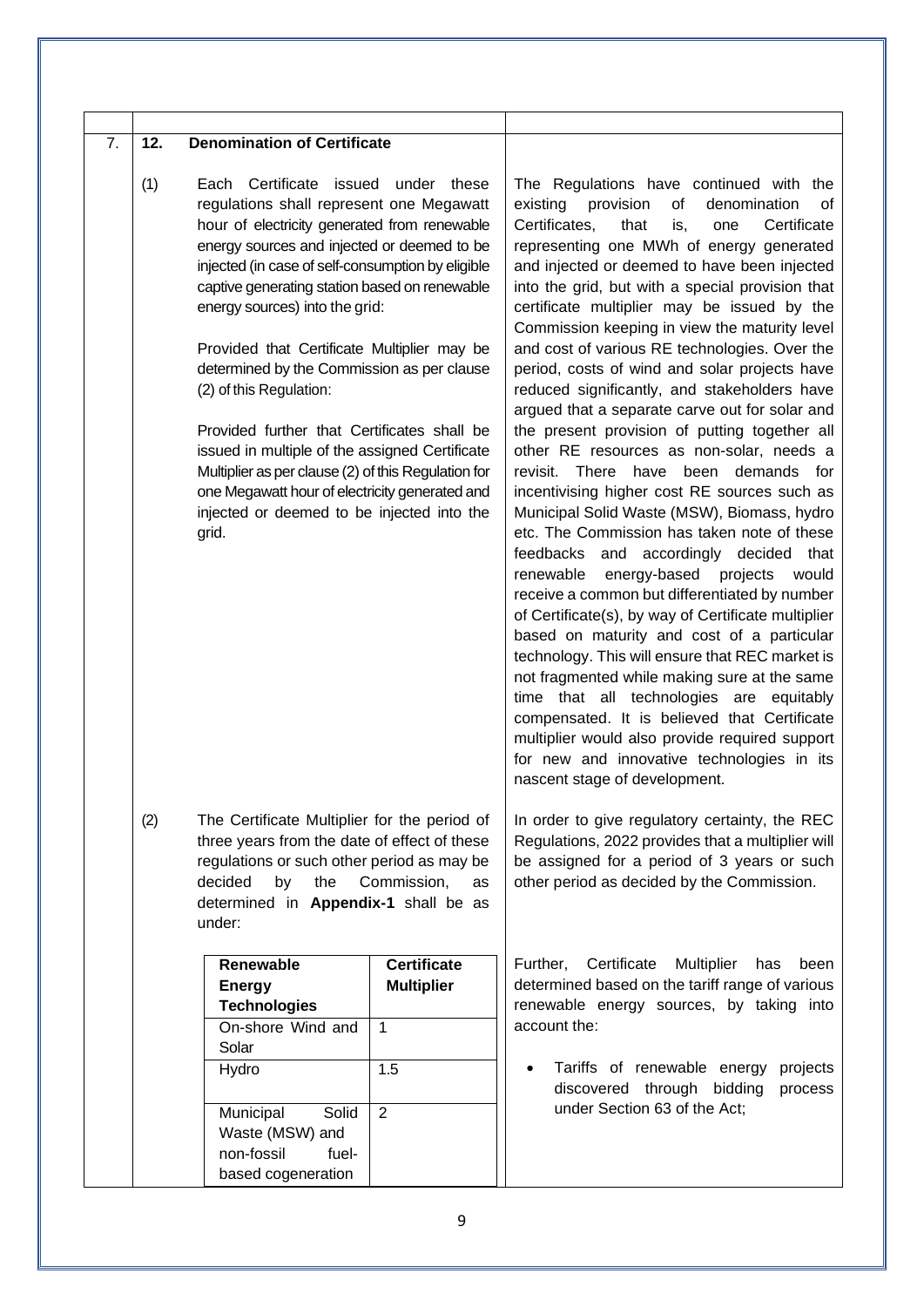| (3)<br>(4) | <b>Biomass and Biofuel</b><br>2.5<br>Provided that the Certificate Multiplier for<br>other renewable energy technologies, not<br>covered in the above table, shall be notified<br>by the Commission on a case-to-case basis<br>based on the principles stipulated in<br>Appendix-1:<br>Provided further that the Commission may,<br>from time to time, based on review of the<br>maturity level and cost of various<br>renewable energy technologies, revise the<br>Certificate Multiplier.<br>Applicable Certificate multiplier as per clause<br>(2) of this Regulation shall be assigned to the<br>renewable energy generating stations and<br>captive generating stations based on<br>renewable energy sources, commissioned<br>after the date of coming into force of these<br>regulations.<br>The Certificate Multiplier once assigned to a<br>renewable energy generating station, shall<br>remain valid for a period of fifteen years from<br>the date of commissioning of such renewable<br>energy generating station or<br>captive<br>generating station based on renewable<br>energy sources:<br>Provided that for the period of validity of their<br>Registration beyond fifteen years from the<br>date of commissioning of such renewable<br>station or captive<br>energy generating<br>generating station based on renewable<br>energy sources, such renewable energy<br>generating station or captive generating<br>station based on renewable energy<br>sources shall be issued one Certificate for<br>one Megawatt hour of electricity generated<br>and injected or deemed to be injected into the | Tariff Orders issued by the Commission<br>for projects based on various Renewable<br><b>Energy Sources;</b><br>Tariff Orders issued by State Electricity<br><b>Regulatory Commissions for Renewable</b><br><b>Energy Projects;</b><br>Renewable Energy<br>Project Specific<br>Tariffs determined by the Appropriate<br>Commission, if any<br>While the REC Regulations, 2022 provide for<br>revision of multiplier from time to time based on<br>the review of maturity level and cost of<br>generation of renewable technologies by the<br>Commission, it also makes a provision for<br>'grandfathering', which implies that the project<br>which has been granted a certain multiplier<br>would continue with the same multiplier till 15<br>years from the date of commissioning of such<br>project. This is to ensure revenue recovery<br>during the period of debt obligation for such<br>projects. |
|------------|--------------------------------------------------------------------------------------------------------------------------------------------------------------------------------------------------------------------------------------------------------------------------------------------------------------------------------------------------------------------------------------------------------------------------------------------------------------------------------------------------------------------------------------------------------------------------------------------------------------------------------------------------------------------------------------------------------------------------------------------------------------------------------------------------------------------------------------------------------------------------------------------------------------------------------------------------------------------------------------------------------------------------------------------------------------------------------------------------------------------------------------------------------------------------------------------------------------------------------------------------------------------------------------------------------------------------------------------------------------------------------------------------------------------------------------------------------------------------------------------------------------------------------------------------------------------------------------------------------------------|----------------------------------------------------------------------------------------------------------------------------------------------------------------------------------------------------------------------------------------------------------------------------------------------------------------------------------------------------------------------------------------------------------------------------------------------------------------------------------------------------------------------------------------------------------------------------------------------------------------------------------------------------------------------------------------------------------------------------------------------------------------------------------------------------------------------------------------------------------------------------------------------------------|
| 8.<br>13.  | grid.<br><b>Pricing of Certificates</b>                                                                                                                                                                                                                                                                                                                                                                                                                                                                                                                                                                                                                                                                                                                                                                                                                                                                                                                                                                                                                                                                                                                                                                                                                                                                                                                                                                                                                                                                                                                                                                            |                                                                                                                                                                                                                                                                                                                                                                                                                                                                                                                                                                                                                                                                                                                                                                                                                                                                                                          |
| (1)        | The price of Certificates shall be as<br>discovered in the Power Exchange(s) or as<br>mutually agreed between eligible entities<br>and the electricity traders:                                                                                                                                                                                                                                                                                                                                                                                                                                                                                                                                                                                                                                                                                                                                                                                                                                                                                                                                                                                                                                                                                                                                                                                                                                                                                                                                                                                                                                                    | As per the previous Regulations, RECs were<br>exchanged within the forbearance price and<br>floor price as determined by the Commission.<br>The intent of determining the floor and                                                                                                                                                                                                                                                                                                                                                                                                                                                                                                                                                                                                                                                                                                                      |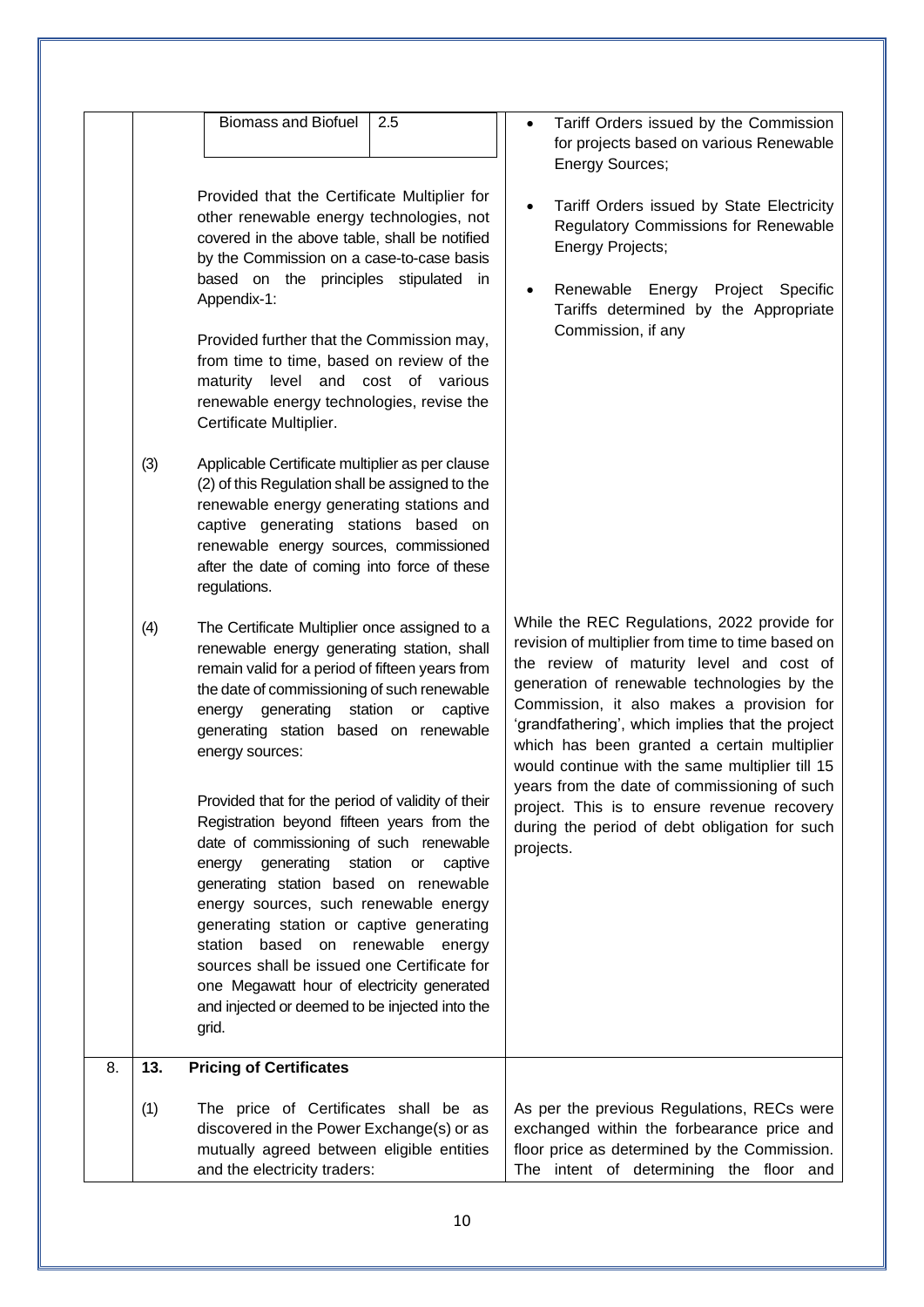|    | (2) | Provided that the Power Exchange(s) and<br>the electricity traders shall report all<br>transactions with details including but not<br>limited to volume, price, buyers and sellers<br>to the Central Agency on a monthly basis.<br>The Commission may by an order give such<br>directions to the Power Exchange(s) or the<br>electricity traders or the Nodal Agency as may<br>be considered necessary, on being satisfied<br>that any of the following circumstances exist<br>or are likely to occur:<br>a) Abnormal increase or decrease in prices<br>of Certificates;<br>b) Sudden volatility in the prices of<br>Certificates;<br>Sudden high or low transaction volumes<br>C)<br>of Certificates on a Power Exchange. | forbearance price was to avoid price volatility<br>(through forbearance price) and to ensure<br>viability of an REC project (through floor price).<br>The basic premise of REC framework and REC<br>prices thereof, is that the revenue for a project<br>registered under REC mechanism should be<br>comparable to the revenue from sale of<br>bundled green power for a regulated tariff route<br>project. In view of the fact that RE market has<br>adequately matured and prices of renewable<br>technologies, especially wind and solar have<br>reduced drastically, the Commission reviewed<br>the need for floor and forbearance price for the<br>REC market. The Commission from time to<br>time had also directed the staff to review the<br>need of floor and forbearance price in view of<br>the fact that REC market has been in operation<br>for more than ten years now. The Regulatory<br>Impact Assessment study conducted by the<br>Commission also recommended that it is<br>imperative to do away with floor and<br>forbearance price of REC. The communication<br>received from the Ministry of Power also<br>floor<br>recommended<br>removal<br>0f<br>and<br>forbearance<br>price.<br>the<br>Accordingly,<br>Commission has decided to do away with the<br>requirement<br>of determining<br>floor<br>and<br>forbearance price for REC. The price of REC<br>would be discovered based on the demand and<br>supply situation in the REC market with<br>complete freedom to buyers and sellers. The<br>Commission believes that this will help realize<br>true market value of REC.<br>In order to ensure there is no gaming or<br>malpractice leading to manipulation of prices in<br>the REC market, a sperate provision for<br>Regulatory intervention is provided under sub-<br>clause (2) of Regulation 13. |
|----|-----|----------------------------------------------------------------------------------------------------------------------------------------------------------------------------------------------------------------------------------------------------------------------------------------------------------------------------------------------------------------------------------------------------------------------------------------------------------------------------------------------------------------------------------------------------------------------------------------------------------------------------------------------------------------------------------------------------------------------------|-----------------------------------------------------------------------------------------------------------------------------------------------------------------------------------------------------------------------------------------------------------------------------------------------------------------------------------------------------------------------------------------------------------------------------------------------------------------------------------------------------------------------------------------------------------------------------------------------------------------------------------------------------------------------------------------------------------------------------------------------------------------------------------------------------------------------------------------------------------------------------------------------------------------------------------------------------------------------------------------------------------------------------------------------------------------------------------------------------------------------------------------------------------------------------------------------------------------------------------------------------------------------------------------------------------------------------------------------------------------------------------------------------------------------------------------------------------------------------------------------------------------------------------------------------------------------------------------------------------------------------------------------------------------------------------------------------------------------------------------------------------------------------------------------------------------------------------|
| 9. | 14. | <b>Validity of Certificates</b>                                                                                                                                                                                                                                                                                                                                                                                                                                                                                                                                                                                                                                                                                            |                                                                                                                                                                                                                                                                                                                                                                                                                                                                                                                                                                                                                                                                                                                                                                                                                                                                                                                                                                                                                                                                                                                                                                                                                                                                                                                                                                                                                                                                                                                                                                                                                                                                                                                                                                                                                                   |
|    | (1) | The Certificates issued shall remain valid until<br>they are redeemed:<br>Provided that where an eligible entity has<br>obtained accreditation or registration on the<br>basis of false information or by suppressing<br>material information and the accreditation or<br>registration of such entity is revoked at a later<br>date, the Certificates already issued to such<br>but not redeemed,<br>entity,<br>shall<br>stand                                                                                                                                                                                                                                                                                             | The key consideration for determining the<br>validity of Certificate is to provide certainty to<br>RE generators in the event of lean demand on<br>one side and also to prevent hoarding of RECs<br>in speculation of increase in REC prices in<br>future. Accordingly, in the previous REC<br>framework validity of the Certificate was<br>retained at 1095 days (approximately 3 years)<br>from the date of issuance of the Certificate to<br>the eligible entity. Further, the Commission                                                                                                                                                                                                                                                                                                                                                                                                                                                                                                                                                                                                                                                                                                                                                                                                                                                                                                                                                                                                                                                                                                                                                                                                                                                                                                                                      |